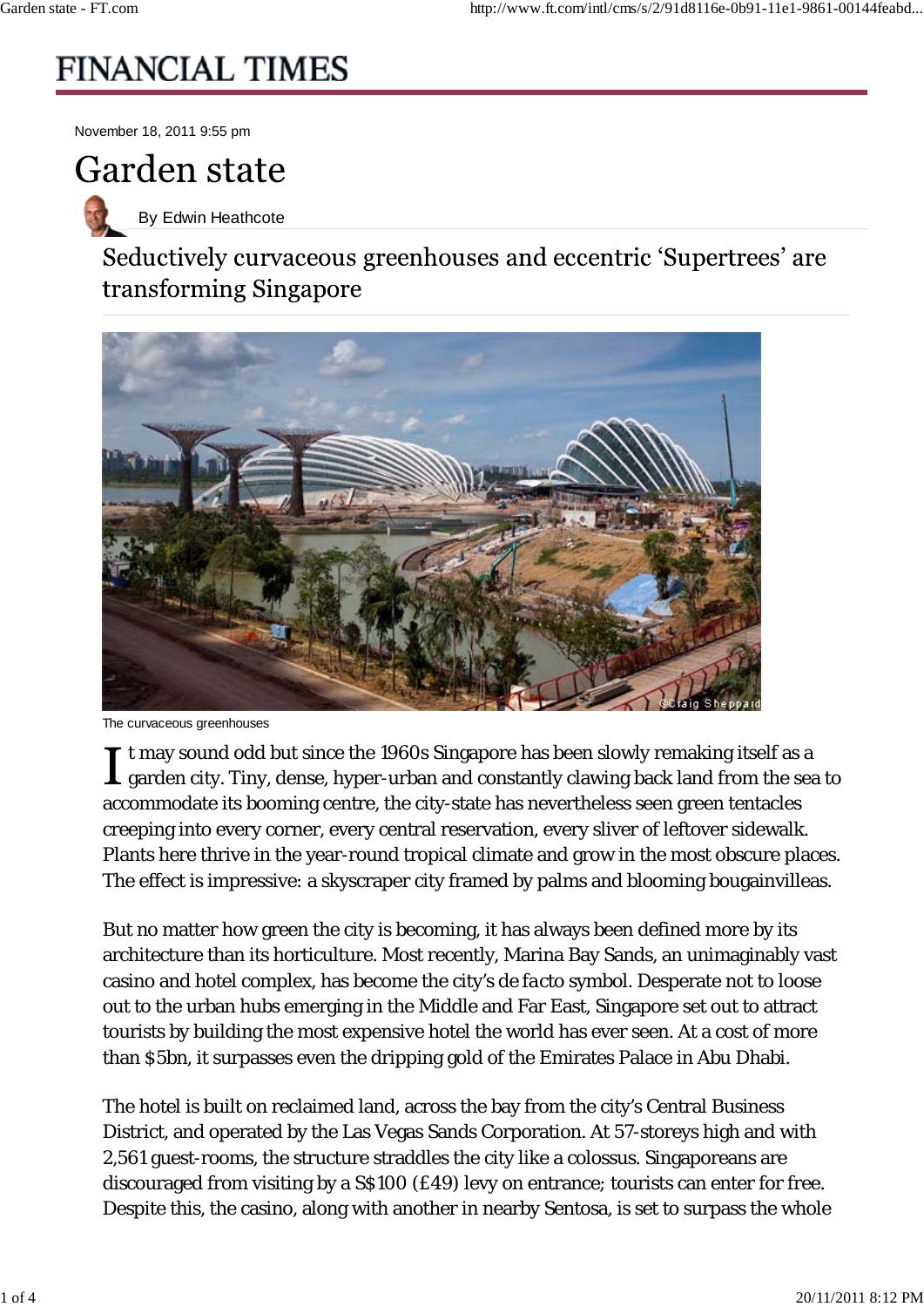of Vegas in revenue (though not Macao, which is in another league). Singapore – puritanical and strait-laced, with its abiding acceptance of law and order and its aversion to chewing gum – finds itself in an uncomfortable position: its most iconic building, the one which symbolises its skyline like no other, is its "IR", or "Integrated Resort" (they can't quite bear to call it a casino). And apart from its surfboard-shaped roof garden, it isn't very green at all.

The city's solution has been to counterbalance the casino by constructing a huge green Eden, the Gardens by the Bay project, which is due for completion next summer. Singapore's answer to New York's Central Park, the gardens comprise a green corona which will encircle the bay to create a ring of almost continuous green space at the centre of the expanded city, transplanting its heart from the crowded colonial centre with its familiar landmarks (Raffles, the old post office, now the Fullerton Hotel and the rest) to a new CBD. It has realised that towers, the ubiquitous signifier of commercial modernity, are not enough to make it distinctive, but this garden certainly is.

Stand on top of the Integrated Resort (the best thing about it  $-$  you can't see it from its own roof), look down and what catches your eye is not the city's dense matrix of towers but a pair of seductively curvaceous greenhouses and a forest of diaphanous steel mushrooms. To a northern



'Supertrees' form part of the Gardens by the Bay development

European, there is something desperately counterintuitive about building a greenhouse in the tropics but here they've been employed to introduce non-native species in a theatrical burst of colour largely absent from the rainforest greens of local vegetation. The structures are stunning. Designed by Wilkinson Eyre, an international architecture firm based in London, they look much like the inheritors of that very British tradition of glass houses which led to Crystal Palace and Kew's Palm House.

Vast roofs stretch into the distance with the lightness of a spider's web. The larger, flatter greenhouse, the Flower Dome – open temporarily this weekend to host the World Orchid Festival – covers nearly 200,000 sq m, rises to 38m and creates an artificial world which resembles the 1960s sci-fi visions of lunar greenhouses. Its landscape embraces bulbous South American trees, huge succulents, African baobabs and vast fiery carpets of red and gold flowers. The other "biome" is taller, its structure like a wave of glass and contains a simulated mountain up which grows the greenery of a tropical forest. Its roof reaches 58m and it creates an extraordinary landmark, a crystal mountain in the city's flat, watery centre.

Wilkinson Eyre has made a successful habit of creating elegantly, and seemingly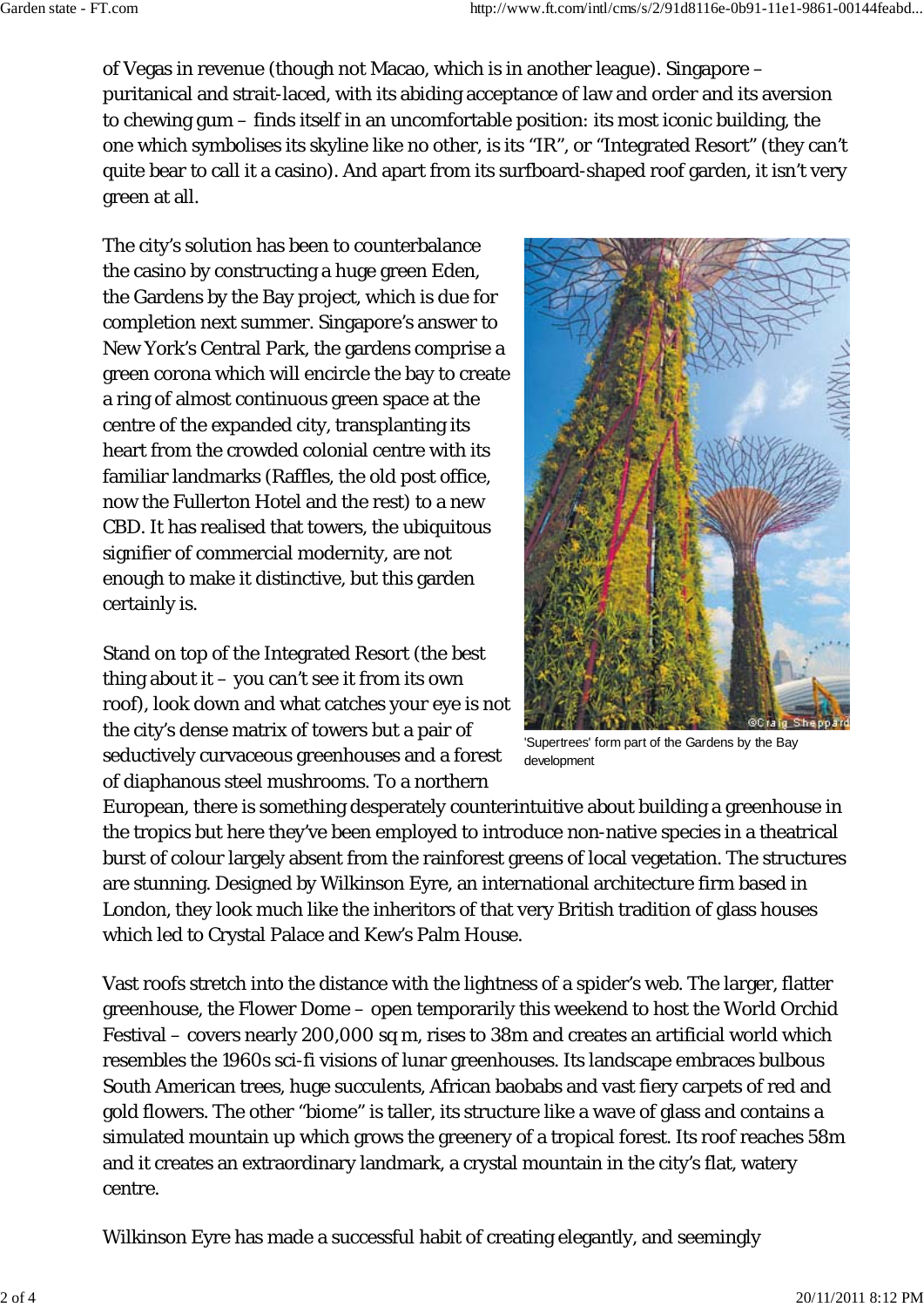effortlessly, engineered structures that quickly come to define new or revived city centres. The firm's "Winking Eye Bridge" over the Tyne has become a symbol of Newcastle's regeneration; the 100-storey International Finance Centre in Guangzhou is one of the slickest skyscrapers of recent years; and the cable car in London's Docklands (currently under construction) looks set to redefine this disconnected, desolate flatland.

These greenhouses are the finest thing the firm has done. But they are not the only structures in the gardens. Equally prominent are the eccentric "Supertrees". Designed by the gardens' Bath-based landscape architects Grant Associates and London engineers Atelier One and Atelier Ten – in a curious echo of a colonial past this is a completely British project – the trees are a forest of steel armatures which rise between 25-50m, their structures composed of a complex, twiggy network of steel. They are designed to act as frames for climbing plants, creepers and "epiphytes" which clad the trees of the tropical rainforests.

The guiding spirit behind the gardens is Dr Kiat W Tan. "We need to grab people's attention," he tells me, "and these structures are about creating a 'wow factor'. Education



The Marina Bay Sands hotel

is good, but without entertainment no one will pay attention."

Tan has high hopes for what the gardens might achieve. "They can teach civic manners – for example, how to use and inhabit public space. But they also create a sense of belonging. This is prime real estate in the Central Business District and yet people can feel they own a bit of it, and that this is their park. It counterbalances the casino, a paradise to its mammon with buildings that become condominiums for plants."

The gardens represent a huge civic investment – S\$1bn spent on the greening of prime land – but the city is clear that it creates value. Just like Central Park, the plots around the gardens will become highly desirable, massively raising their value in an already expensive location.

The project is not, of course, only for Singaporeans. The city is already a magnet for tourists: its location serves as a genuinely cosmopolitan metropolis at the heart of Asia, which makes it popular with Chinese and Indians, as well as with Westerners looking for that touch of Asian exoticism minus its chaotic flipside. The gardens, with their delicate ecosystem of burgeoning tropical growth and carefully controlled spread, have become the perfect metaphor for this meticulously and intelligently-planned city. And what a nice